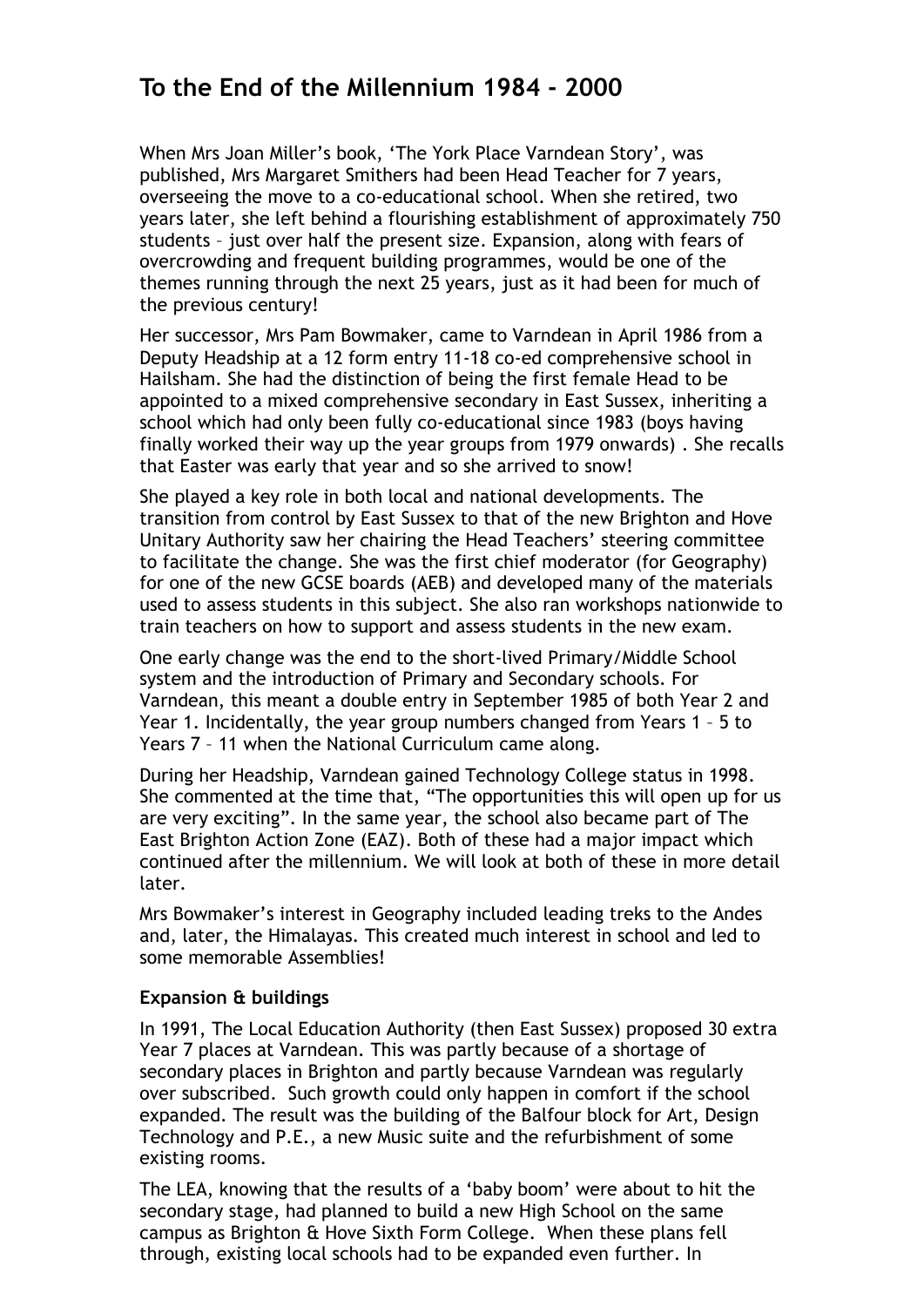Varndean's case, this led to a succession of projects – indeed it seemed rare at that time for the school not to include a building site. By the turn of the millennium, a further extension block, known as Friar, was being added to accommodate English and Humanities (History having operated in mobile classrooms, affectionately referred to as 'the huts', for several years). Other works created an enlarged gym, a dance studio, a drama studio, refurbished languages rooms and more maths classrooms. Furthermore, 95% of the buildings now had disabled access. However, since numbers had now risen to just over 1000, construction hadn't finished.

#### **LMS & building**

School buildings are not only about new projects. The existing structure has to be maintained and refurbished. From 1991 onwards, Local Management of Schools (LMS) gave Governing bodies control of their own budget. That first year, Varndean was allocated £1,082,001 (based on pupil numbers and floor area). This sounds fine until one realises that 82% went on staff salaries, reflecting the fact that Varndean had an experienced and, therefore, more expensive staff. The residue had to cover every other demand. Buildings had to be cared for, with routine maintenance, cleaning and, sadly, repairs for vandalism. Books and equipment had to be paid for. Furthermore, the introduction of The National Curriculum increased costs further as departments prepared for these changes. Other national moves also bit into the budget. These ranged from the need to introduce better security measures after the Dunblane Massacre to a 1% cut in the school budget in 1995 because of Government limits on Council spending – sadly, not for the last time. Fortunately, the fear that the new Brighton & Hove Unitary Authority, taking over in 1997, might not honour East Sussex's pledge about new buildings proved unfounded.

The Premises Committee worked hard to cut costs by budgeting for work which would reduce long-term costs, such as replacing rotten windows with pvc, installing energy efficient gas boilers (so good they had to be turned down!) and saving water. Extra money was injected in a variety of ways. Letting the building for after school and weekend activities helped. Grants from the Parents' Association funded a minibus and better stage equipment. Local business links were pursued, with TSB sponsoring the renovation of the library for example. The Varndean School Development Trust, a joint venture between the Governors and the Parents' Association, pledged £3000 a year for various projects – in 1993, this was 'TI for IT' meaning Technology Initiative for Information Technology to improve and add to the hard and software of the IT department.

One thing the Governing Body was not prepared to do was to obey East Sussex's order for the cleaning staff to be dismissed and then re-employed under new, worse conditions. The Governors appealed to the Secretary of State…and won!

#### **Structure of the day**

What experiences were students having within this framework of change and expansion? School began, as it had for some time, at 8.45 and ended at 3.10. Lessons were timetabled on a two week rota of 5 one hour lessons. There were two registrations, one at the start of the day and the other originally at the start of the afternoon, but later moved to the end. Lunch time was 40 minutes, just as now, but did not start until 1.20.

#### **Subjects**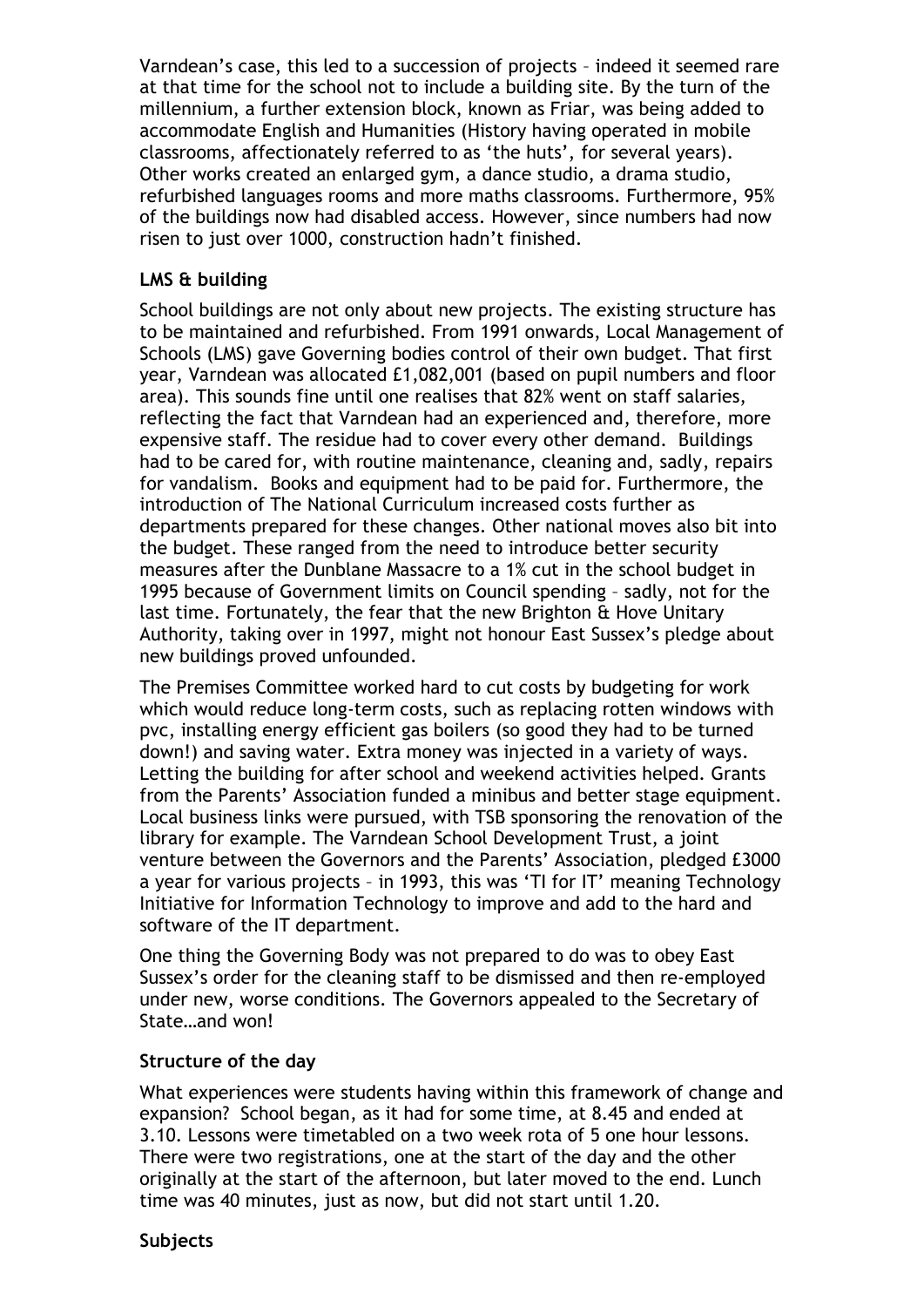To write about each individual subject would take too much space. Suffice it to say that the traditional subject teachers worked hard, as they continue to do, to update their curriculum – partly from necessity, with the introduction of the National Curriculum in 1998, but also from a desire to introduce innovative teaching ideas. For example, we all know that History used to 'end' in the 19<sup>th</sup> century. Not any more! Students began to study topics up to the end of the twentieth century such as the World Wars. Religious Studies developed from a basically Christian syllabus to one embracing multi-culturalism and social ethics. Many topics were introduced which crossed curriculum lines, such as work on the environment, relevant to many subjects including Science and Geography.

However, certain subjects were themselves innovations. The most obvious has to be the introduction of Information Technology (I.T.) or Computer Studies, as it would have originally been called. The earliest mentions come in the 1960s, when Sixth Form maths groups went to conferences about computer applications. By 1975, a Computer Club existed in school allowing third, fourth (now Years 9 & 10) and lower sixth formers to attend programming workshops during lunch on one IBM Machine. Computer Studies was soon introduced as an Upper School option, with a dedicated Computer room comprising 5 Commodore Pets and two BBC Computers! The hope, in 1983, was that "there would soon be an opportunity for Lower school pupils to attend Computer club."

A new computer room, in the Scola Block, was opened in 1989. It was refurbished 6 years later, with the help of Sphere Drake, after whom the room was named. Other updates came courtesy of the Varndean School Development Trust and the Parents' Association. Video conferencing facilities were also added, allowing an exciting link, on one occasion, to the Sarasota Marine Laboratory in Florida to see pictures from a camera within the tank housing killer whales!

Varndean's expertise in this area, led to the school applying for and receiving Technology College status in September 1998. Thus we became the first school in East Sussex to gain this accolade. The bid was led by Andy Schofield, then one of the deputy heads. £100,000 of sponsorship had to be raised! There will be more on this achievement in the second chapter.

Design Technology also made leaps forward. When Varndean was a Girls' school, only needlework and cookery were taught. The arrival of the boys ensured change as rooms for woodwork, metal work and technical drawing were required. However, the fledgling department aimed to expand into plastics, electronics, graphics and other media to produce a multi-media approach, which would allow a more academic approach than the traditional craft subjects had had. This was facilitated when the Balfour extension opened in 1993 with a dedicated technology floor. Needless to say, facilities were open to boys and girls.

Other new subjects, some of which do just predate 1984, were Business Studies (with a newly refurbished Alliance & Leicester room from 1995, including computers), Citizenship and P.S.E. (Personal and Social Education) courses.

The change from a selective to a non-selective school had many impacts which were still working their way through after 1984. One specific area was the need to address the requirements of students who found study and, sometimes (although this had existed in the grammar school as well), behaviour, difficult. In 1991, a new whole school approach to recognise and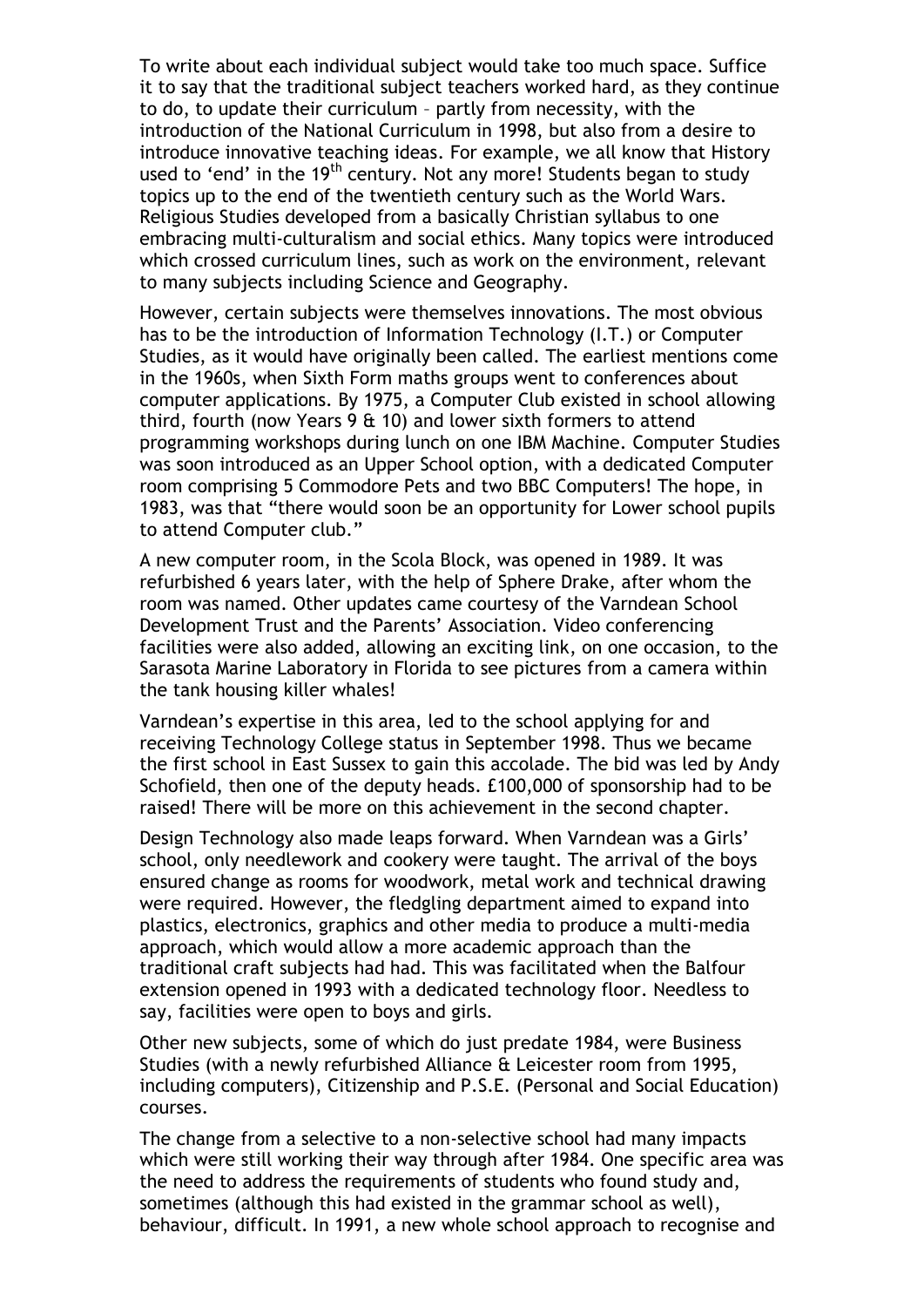meet all children's needs was introduced with a senior teacher appointed to oversee Learning Support and Special Needs Education.

# **Exams**

Examinations also had to be rethought. Staff had already got to grips with the Certificate of Secondary Education (C.S.E.), designed for students for whom G.C.E. was not felt suitable. This two tier system had its drawbacks, especially by separating students according to ability, causing resentment from some students and parents. The introduction of G.C.S.E. (General Certificate of Secondary Education) in 1986 solved this problem. Governors' Reports showed Varndean students consistently gaining above national average results. Indeed, on one occasion, it was named in Parliament as one of the most improved schools in England. Obviously, some years were better than others and results partly depended on comparison data used as test results from Years 6 and 9 became more widely used. The school strove constantly to raise achievement, including targeting the performance of boys, introducing a personal tutor scheme for all Year 11s, holding Easter Revision sessions and a parents' evening and, by 1999, a computer revision guide.

Varndean soon developed a reputation for being a truly inclusive school. Apart from the mentoring scheme already mentioned, a 'listening service' was also introduced to counsel students finding life hard for a variety of reasons. As a result of all these initiatives, Varndean became hugely oversubscribed

# **Reports and Parents' Meetings**

Education is a partnership between students, parents and teachers. Sometimes the parents can feel a little left out, so communication is vital and can always be improved upon.

The traditional school report was a single side of A4, with grades, exam marks and a brief comment for each subject plus an overview from the Form Teacher and, often, the Head too. Increasingly, it was felt that the limited information given to students and parents on progress (or lack of) and, crucially, on how to improve further, would be best described as 'could do better'. Varndean has therefore been at the forefront of developing more meaningful reports, a process which continues.

In the mid-90s, The Varndean News informed parents that,

"All pupils will receive a profile at the end of each school year which will, on the whole, be a positive document, setting out attainment in schoolwork, together with an assessment of personal achievement and personal qualities. Discussion and negotiation between pupils and staff will take place at various stages during the year. The final profile will contain information from previous years.

In addition, we have introduced a subject based formative profile which offers extra information to parents and gives pupils a chance to comment on their progress".

Parents were also invited to an annual evening where they could speak with their child's teachers. To help those with older children, a Careers Officer was usually present.

Parents had expressed concern that there were not enough opportunities to raise day-to-day concerns over academic, social and behavioural issues without making formal appointments. In response, a weekly 'drop-in'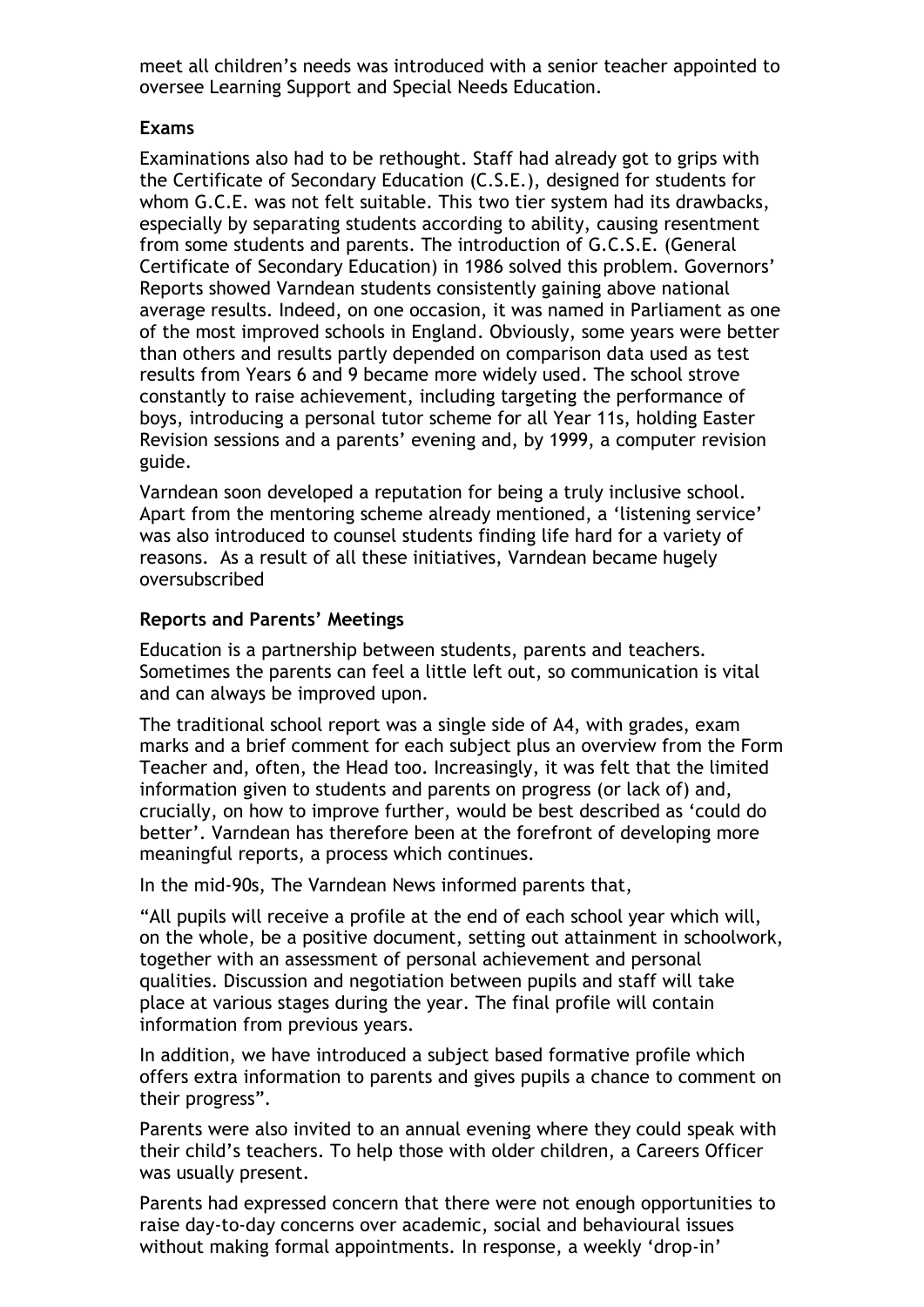surgery after school was introduced in 1996. Sadly, lack of take-up led to its demise. The introduction of the Homework Diary, with spaces for weekly signatures from parents and the form teacher provided another avenue, if not always used to the extent hoped for.

The Governors were very involved in this area. 5 Parent Governors (6 by the end of the decade) helped this along. They developed a policy document, 'Liaison with Parents and Conciliation Procedures" (a "not-very-catchy" title as they commented) for those rare times when a dispute does arise.

They also considered the best ways to consult parents of students whose behaviour was causing concern and therefore were in danger of exclusion.

#### **Inspections**

If there is one thing that strikes fear into most teachers, it is an Inspection! Before 1993, the LEA Advisory Service carried out inspections. Varndean was examined in 1989 with a follow up in 1992 which congratulated the Head and Staff "on their outstanding achievements". The Governors bemoaned the fact that the report was confidential and could not therefore be shared with parents. How times have changed!

In 1993, Ofsted (Office for Standards in Education) was formed. Varndean learnt it was to be one of the first schools visited. The original format meant several months of preparation, with mounds of paperwork and an increasingly black cloud hanging over everyone! The Inspectors finally arrived for a week in November. Their report highlighted the "very high standard of education" provided. They also pinpointed six "Issues for Action" – Financial decisions to be made in accordance with the School Development Plan; improved staff participation in decisions; the introduction of staff appraisal; a more consistent approach to discipline; improving KS4 results and complying with the law on both RE in Year 11 and the required daily act of worship. Great strides forward were made, through an action plan, on all points except the final one. This remained a complex problem, as it was in many schools, especially the act of worship element.

Varndean's experience was used to help other schools, both locally and nationally, about to undergo the Ofsted 'experience' for the first time.

Re-inspection took place in late 1997. 14 Inspectors came to look at standards; quality of education; financial efficiency; spiritual, moral, social and cultural development, as well as how the school had progressed since the previous visit. The report commented that, "the Headteacher is highly regarded in the area".

Again, six areas for further progress were identified – curriculum reassessment; more consistency in teaching and learning; better assessment; improving underachievement; review of management structures and improving staff attendance. Well, no where's perfect! The fact remains that Varndean was rated as a "good school that could become an excellent one". It was named in the Chief Inspector's annual Report as one of the best 66 secondary schools in the country and the only one in either Brighton and Hove or East Sussex!

# **Student Participation**

Varndean has always felt it vital for students to have a say in how their school is run. This has taken many forms over the years. At the start of the 1980s, Upper and Lower School Forums, with one representative per form, met to consider issues. By the end of the decade, a whole School Council had evolved. This was seen as "an extremely important body" whose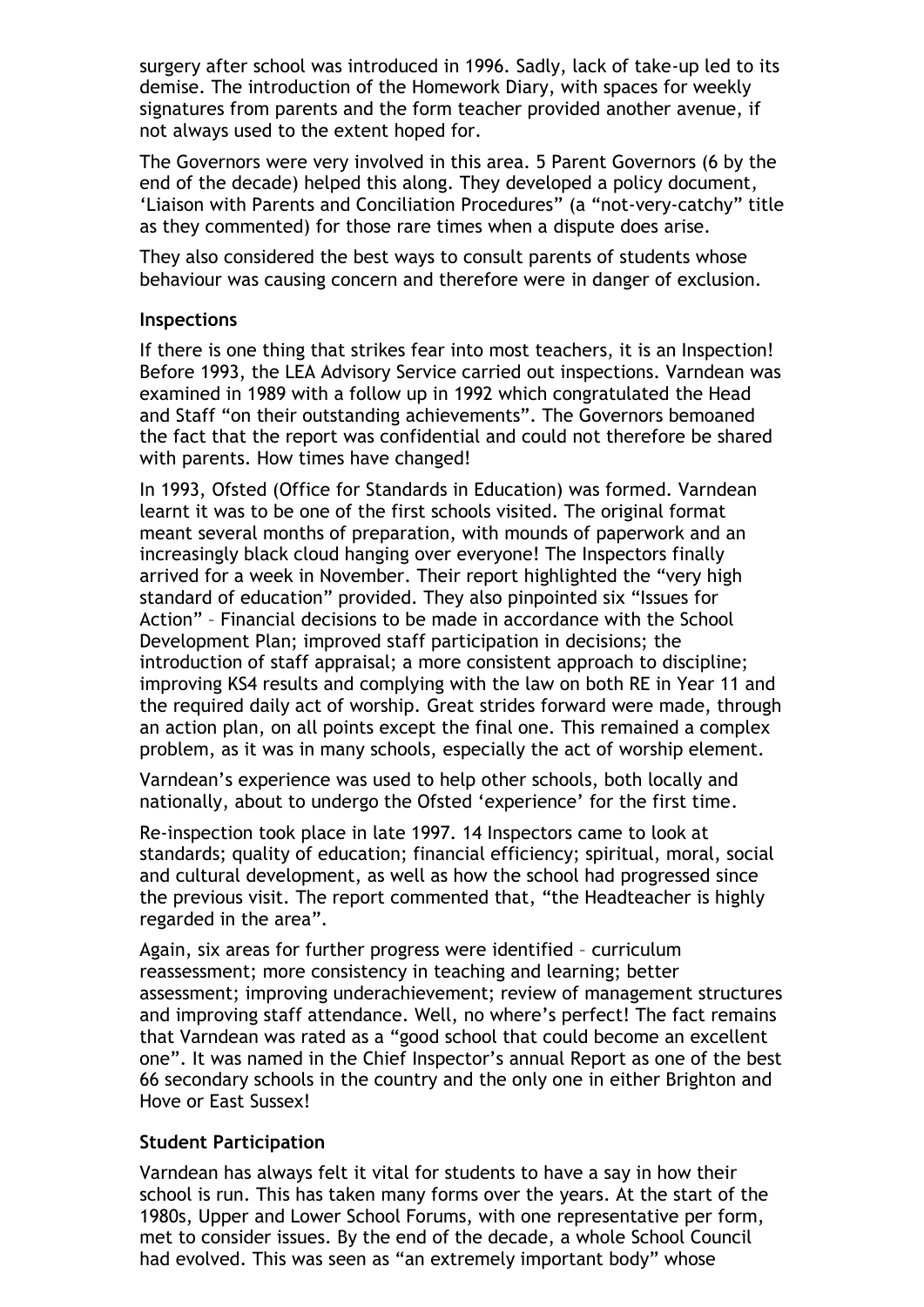representatives from all years advised the Head and the Governing Body. Indeed the Head (or her representative) and a Governor were nearly always present. Changes were made as a result of these meetings, for example on uniform. The Council also sent two representatives to the Surrenden Student Council, which looked at issues concerning all 5 educational establishments on the campus.

The Prefect system, reintroduced in 1978, continued throughout this time, allowing Year 11 students to take joint responsibility for running the school. They were lucky enough to have a Common Room, partly furnished by a gift from the Parent Staff association in1995. At form level, a Form Captain and Vice-Captain were elected at the start of each term to represent their peers.

# **Community Service and Charities**

Varndean maintained its generous reputation, not only with money raised for charities in this country, but also for overseas causes. A typical year (1998) saw money raised for wheelchair basketball, the Poppy Appeal and Children in Need. Disaster appeals were always swiftly responded to. The deadly hurricanes of the same year saw a showing of the England-Romania match to raise funds. Closer to home, the Elderly People's Tea Party, funded and hosted by Year 10, remained a popular event.

The showing of the football match reflected a new departure in overseas links. In Romania, the democratic revolution in the dying days of 1989 opened the country up to Western eyes. Much of what visitors found horrified them, especially the plight of children in the notorious orphanages. Varndean raised money towards the international drive to improve these. More significantly, a link was forged with Scoala Nr 3, at Gura Humorului. An early visit from their Headteacher, Valerin Pop, led to three Varndean staff, led by Mrs Bowmaker, and students visiting Romania. In 1996, six Romanian students and their teacher came to Brighton. Their visit was paid for with donations totalling £2500 raised by the school and local businesses. Mr Pop was surprised that students were encouraged to talk to adults and to hold their own opinions! Varndean students began to write to Romanian students and ways were considered to help the school, which was short of books and resources. The Romanians generously gave the school some books on their country, a flag, two costume dolls and an icon. Later on several Romanian staff visited with their partners and were hosted by Varndean staff.

#### **Uniform**

Uniform has always been a key item on the School Council agenda and regulations have to move (within reason!) with the times. In 1994, boys' ties were abolished, along with V-necked jumpers for all. Navy blue sweat shirts were introduced and were very popular. Girls still wore a blue and white striped blouse with a navy skirt, whilst boys wore a white shirt with black trousers. All had to have black shoes. Four years later and all students were now allowed to wear navy blue or white shirts with navy blue, black or charcoal trousers or skirts. Most thought it an improvement, but others felt it was too formal!

The sourcing of uniform also changed at this time. For many years, Varndean students and their parents had made the journey to Horton-Stephens, later Cobleys, in central Brighton. In 1984, this came to an end. The Parents' Association decided to set up a Uniform shop where they